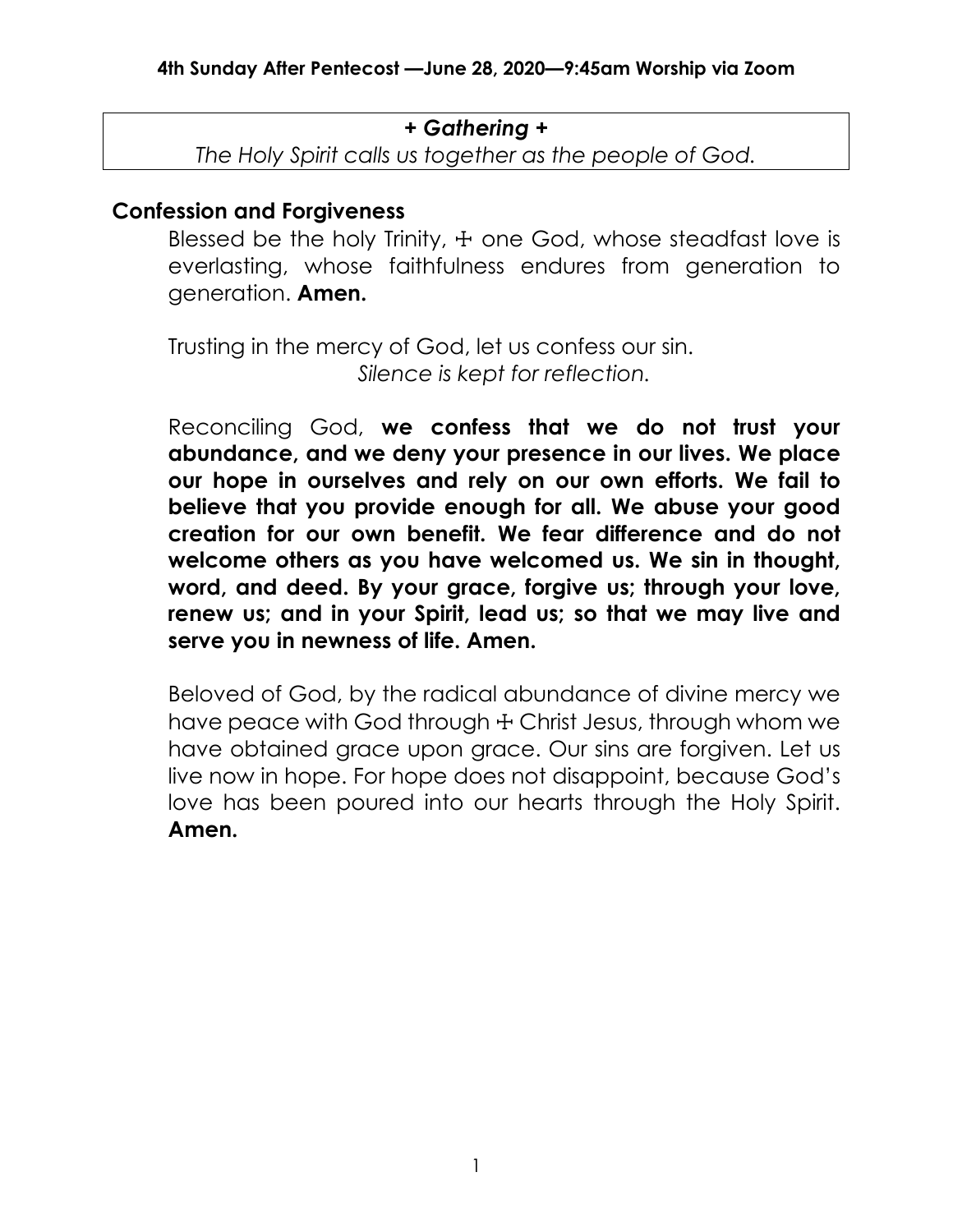#### **4th Sunday After Pentecost —June 28, 2020—9:45am Worship via Zoom**

## Gathering Song **Gathering Song**

Your love is amazing, steady and unchanging, Your love is a mountain, firm beneath my feet. Your love is a myst'ry, how You gently lift me when I am surrounded, Your love carries me.

Hallelujah, Hallelujah, Hallelujah, Your love makes me sing, Hallelujah, Hallelujah, Hallelujah, Your love makes me sing.

Your love is surprising, I can feel it rising, All the joy that's growing deep inside of me. And ev'ry time I see You, all Your goodness shines through, And I can feel this God song rising up in me.

Hallelujah, Hallelujah, Hallelujah, Your love makes me sing, Hallelujah, Hallelujah, Hallelujah, Your love makes me sing.

Yes, You make me sing Lord, You make me sing, sing, sing How You make me sing

Hallelujah, Hallelujah, Hallelujah, Your love makes me sing, Hallelujah, Hallelujah, Hallelujah, Your love makes me sing. Hallelujah, Hallelujah, Hallelujah, Your love makes me sing, Hallelujah, Hallelujah, Hallelujah, Your love makes me sing.

Your love is amazing, steady and unchanging, Your love is a mountain, firm beneath my feet. Your love is a myst'ry, how You gently lift me when I am surrounded, Your love carries me.

## **Apostolic Greeting**  p.184

The grace of our lord, Jesus Christ, the love of God, and the communion of the Holy Spirit be with you all. **And also with you.**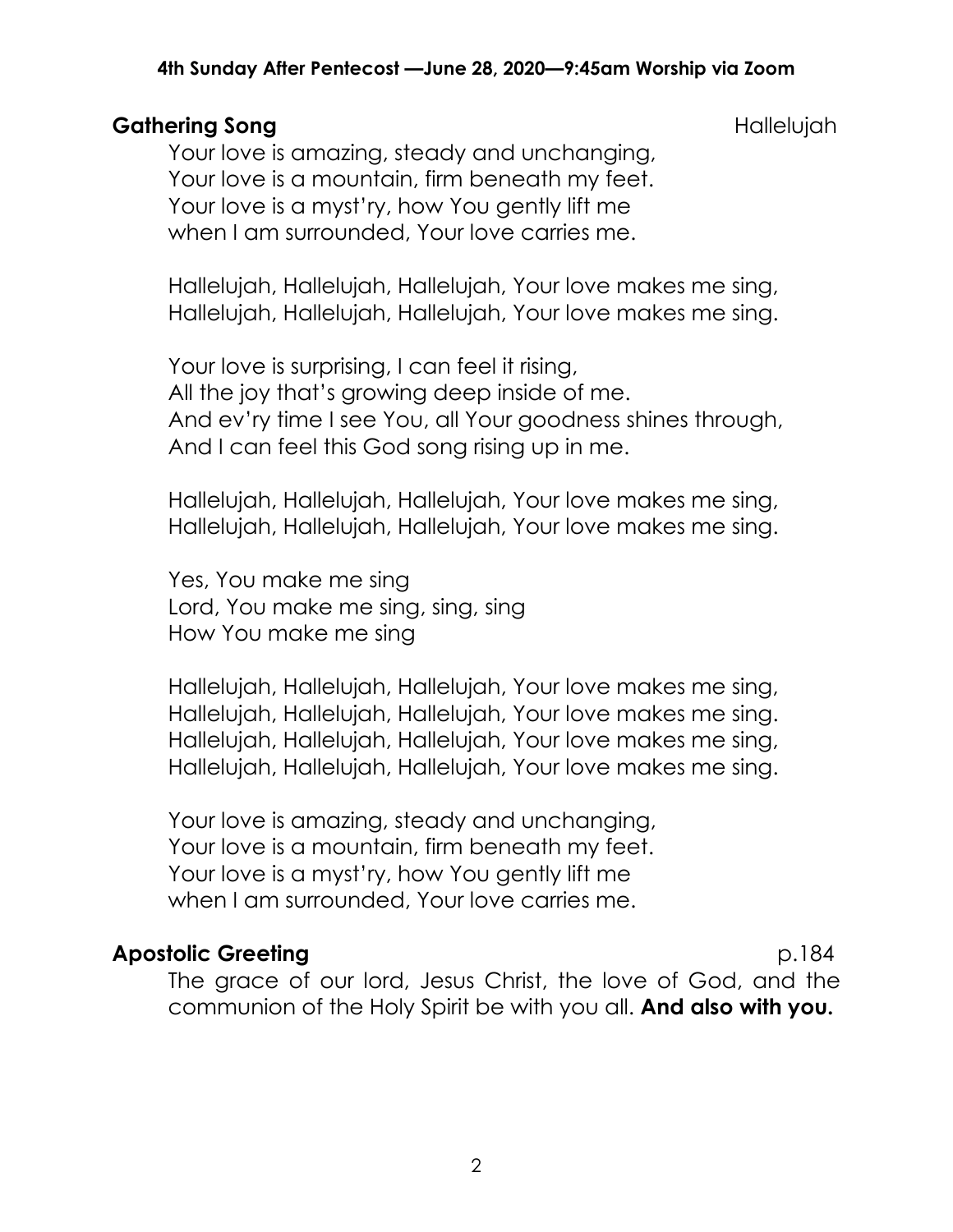#### **4th Sunday After Pentecost —June 28, 2020—9:45am Worship via Zoom**

## **Prayer of the Day** p.40

O God, you direct our lives by your grace, and your words of justice and mercy reshape the world. Mold us into a people who welcome your word and serve one another, through Jesus Christ, our Savior and Lord. **Amen.**

#### *+ Word + God speaks to us in scripture reading, preaching, and song.*

**First Reading Jeremiah 28:5-9** 

A reading from Jeremiah.

<sup>5</sup>The prophet Jeremiah spoke to the prophet Hananiah in the presence of the priests and all the people who were standing in the house of the LORD; 6and the prophet Jeremiah said, "Amen! May the LORD do so; may the LORD fulfill the words that you have prophesied and bring back to this place from Babylon the vessels of the house of the LORD, and all the exiles. 7But listen now to this word that I speak in your hearing and in the hearing of all the people. 8The prophets who preceded you and me from ancient times prophesied war, famine, and pestilence against many countries and great kingdoms. 9As for the prophet who prophesies peace, when the word of that prophet comes true, then it will be known that the LORD has truly sent the prophet."

The Word of the Lord. **Thanks be to God**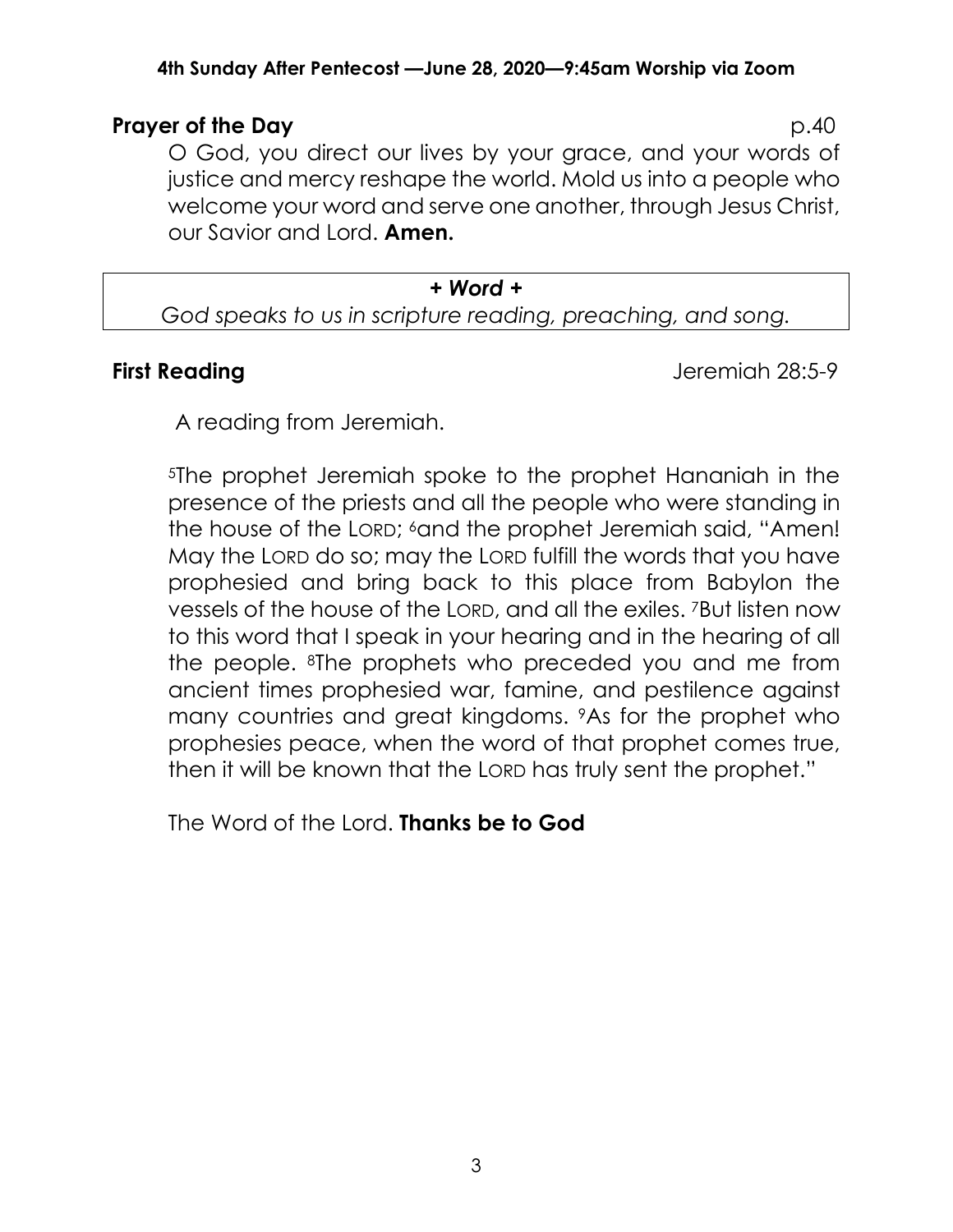# **Psalm 89:1-4, 15-18**

Let us recite together Psalm 89, verses 1 through 4 and 15 through 18, as printed in the hymnal:

<sup>1</sup>Your love, O LORD, forever will I sing;

from age to age my mouth will proclaim your faithfulness.

<sup>2</sup>For I am persuaded that your steadfast love is established forever;

you have set your faithfulness firmly in the heavens.

<sup>3</sup>"I have made a covenant with my chosen one;

I have sworn an oath to David my servant:

<sup>4</sup>'I will establish your line forever, and preserve your throne for all generations.'

15Happy are the people who know the festal shout! They walk, O LORD, in the light of your presence. <sup>16</sup>They rejoice daily in your name;

they are jubilant in your righteousness**.**

<sup>17</sup>For you are the glory of their strength,

and by your favor our might is exalted.

18Truly, our shield belongs to the LORD;

our king to the Holy One of Israel.

# **Second Reading** Romans 6: 12-23

A reading from Romans.

<sup>12</sup>Do not let sin exercise dominion in your mortal bodies, to make you obey their passions. 13No longer present your members to sin as instruments of wickedness but present yourselves to God as those who have been brought from death to life and present your members to God as instruments of righteousness. 14For sin will have no dominion over you since you are not under law but under grace. 15What then? Should we sin because we are not under law but under grace? By no means! 16Do you not know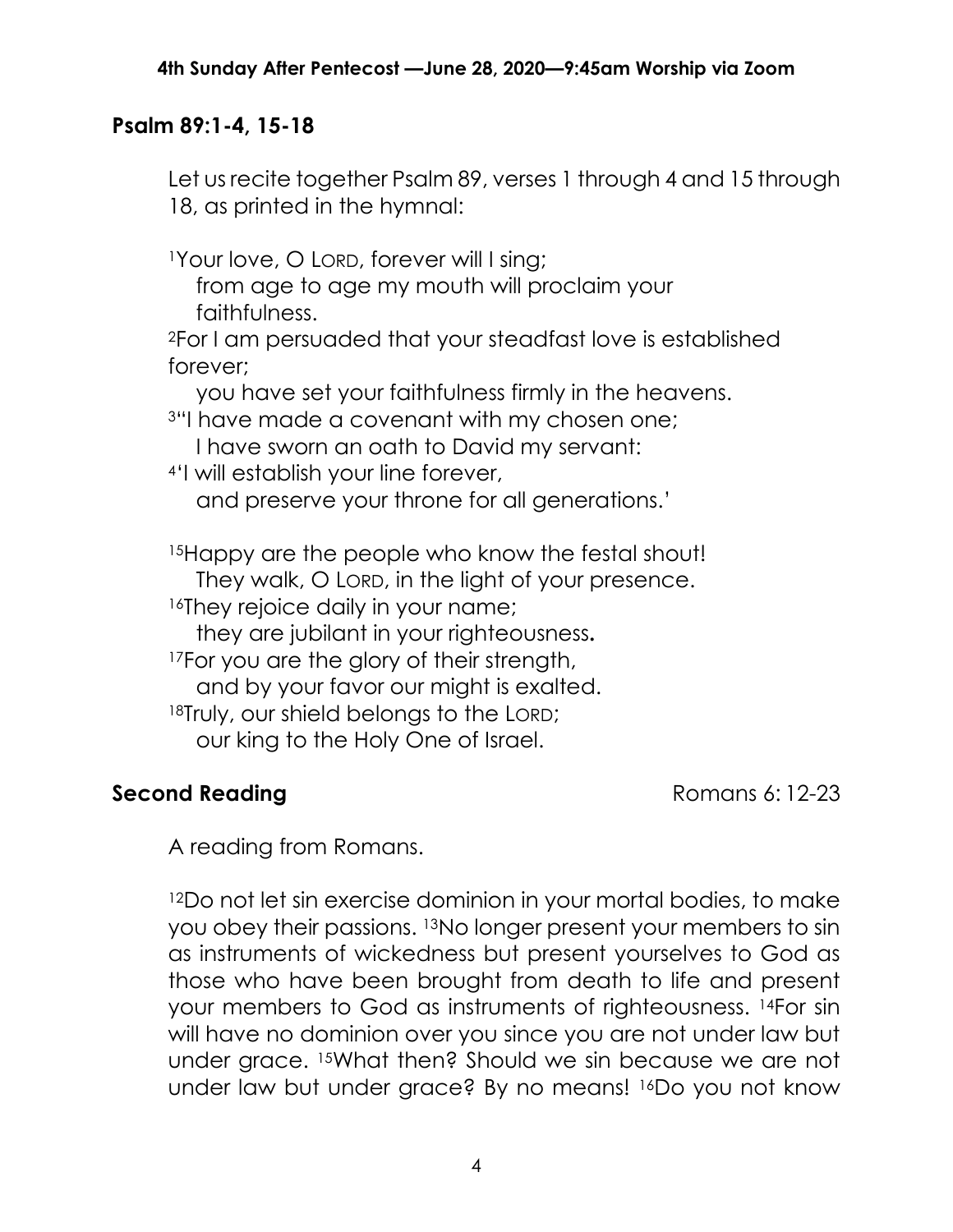that if you present yourselves to anyone as obedient slaves, you are slaves of the one whom you obey, either of sin, which leads to death, or of obedience, which leads to righteousness? 17But thanks be to God that you, having once been slaves of sin, have become obedient from the heart to the form of teaching to which you were entrusted, 18and that you, having been set free from sin, have become slaves of righteousness. 19I am speaking in human terms because of your natural limitations. For just as you once presented your members as slaves to impurity and to greater and greater iniquity, so now present your members as slaves to righteousness for sanctification. 20When you were slaves of sin you were free in regard to righteousness. 21So what advantage did you then get from the things of which you now are ashamed? The end of those things is death. 22But now that you have been freed from sin and enslaved to God, the advantage you get is sanctification. The end is eternal life. 23For the wages of sin is death, but the free gift of God is eternal life in Christ Jesus our Lord.

The Word of the Lord. **Thanks be to God**

**Gospel Reading**  Matthew 10: 40-42

The holy gospel according to Matthew. **Glory to you, O Lord.**

[Jesus said to the twelve:] 40"Whoever welcomes you welcomes me, and whoever welcomes me welcomes the one who sent me. 41Whoever welcomes a prophet in the name of a prophet will receive a prophet's reward; and whoever welcomes a righteous person in the name of a righteous person will receive the reward of the righteous; 42and whoever gives even a cup of cold water to one of these little ones in the name of a disciple truly I tell you, none of these will lose their reward."

The gospel of the Lord. **Praise to you, O Christ.**

**Sermon** The Rev. Debra Thompson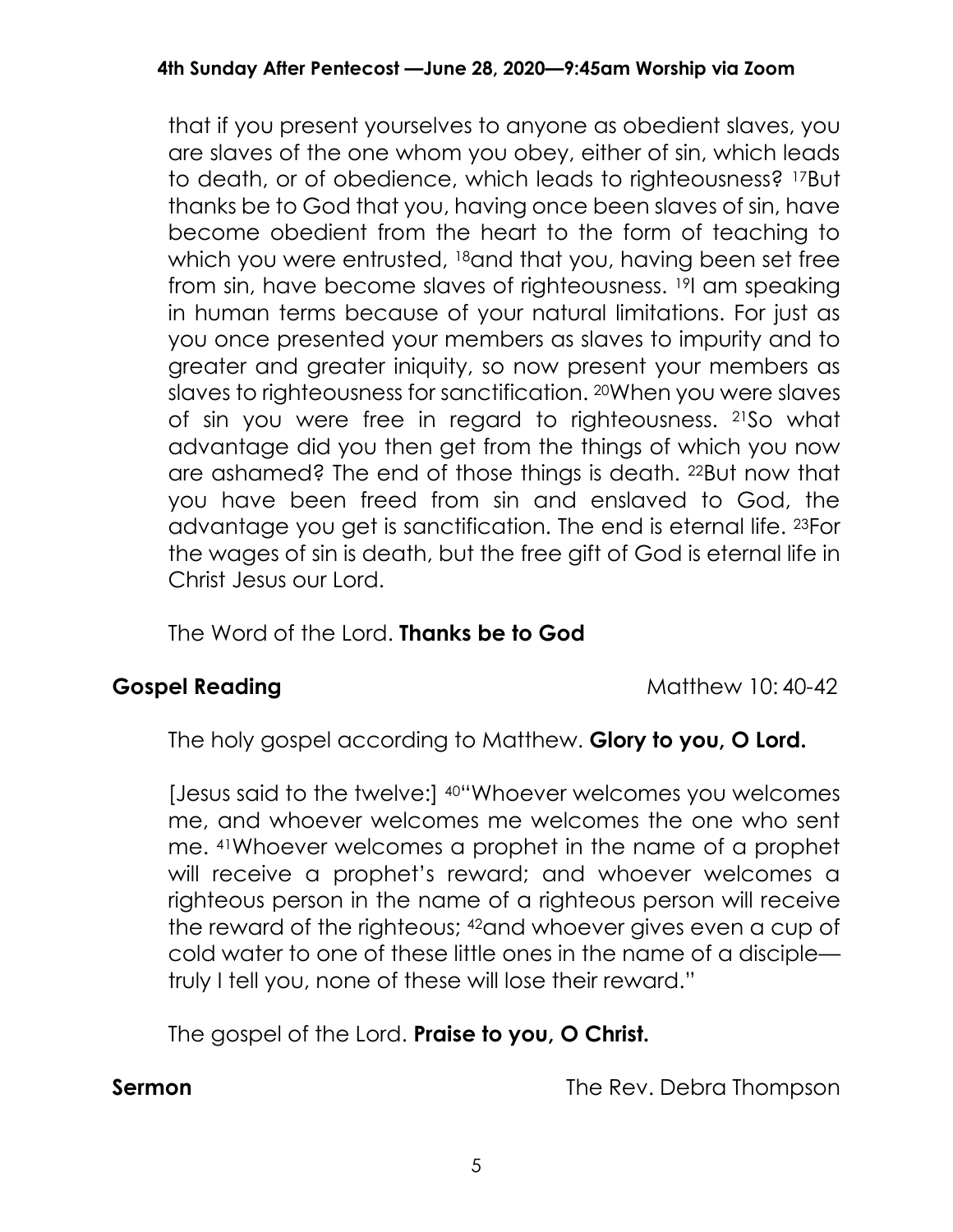### **Hymn of the Day**  $#591$

 $\overline{\mathbf{e}}$ ᆏ P that price-less That price-less grace, that price-less  $\mathbf{1}$ grace, That price-less that price-less that price-less  $\overline{2}$ blood, blood, 3 That pain - ful death, that pain - ful death, that pain - ful That pre-cious that pre-cious word, that pre-cious  $\overline{4}$ word, grace, which life: Je - sus' life price-less grace. gave me is Je - sus' blood is<br>Je - sus' death is<br>Je - sus' word is blood was shed price-less grace. for me: death took sins  $\overline{\phantom{a}}$ way: price-less grace. a word, which brought me light: price-less grace.  $\bullet$ e That price - less  $\mathbf{is}% =\mathbf{v}^{T}\mathbf{v}^{T}$ life for grace me.

Text: Emmanuel F. Y. Grantson, b. 1949<br>Music: THAT PRICELESS GRACE, Ghanaian traditional<br>Text © 1999 Augsburg Fortress.

Duplication in any form prohibited without permission or valid license from copyright administrator.

**That Priceless Grace**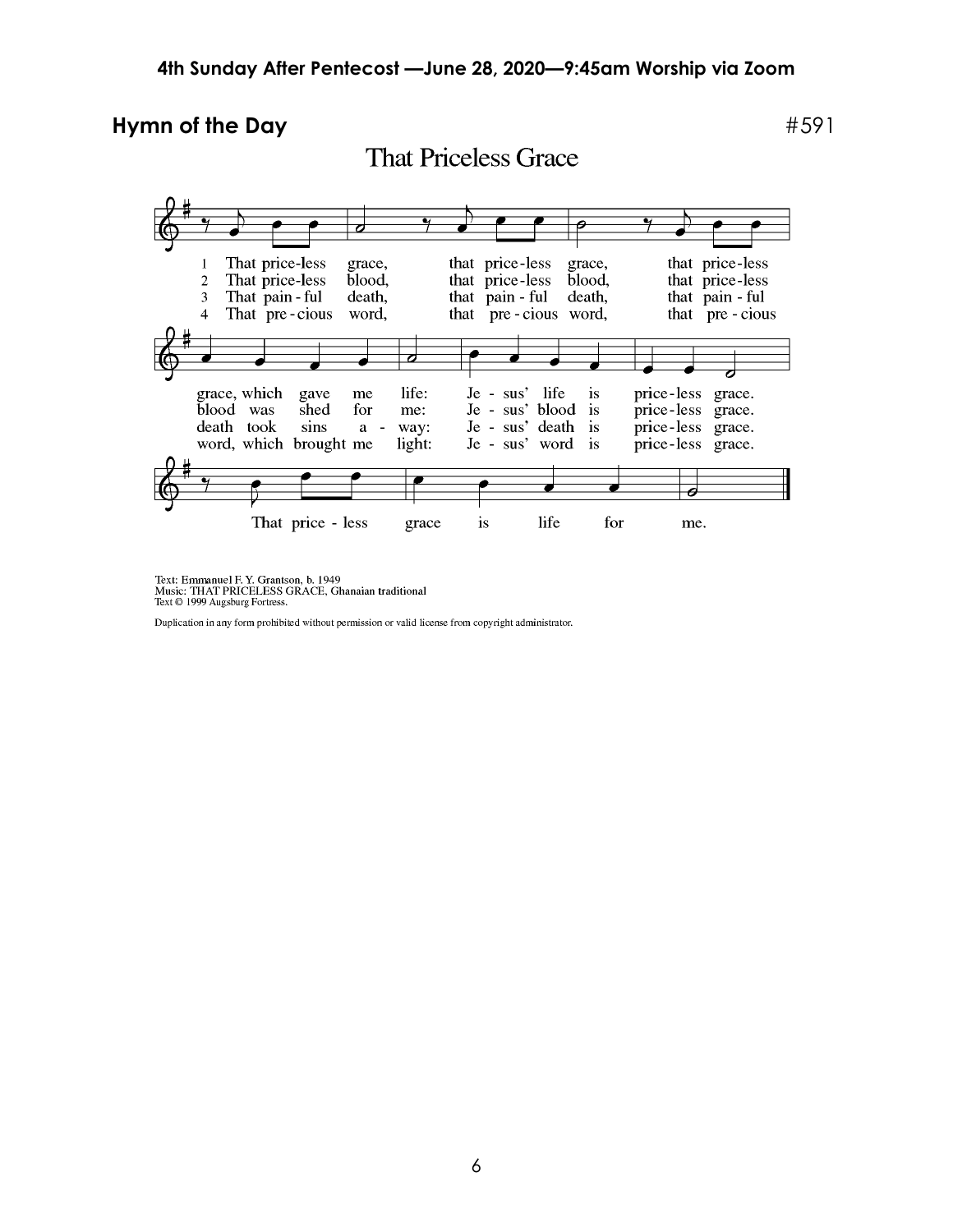# **\* Apostles' Creed** p.105

With the whole church, let us confess our faith with the words of the Apostles' Creed:

**I believe in God, the Father almighty, creator of heaven and earth. I believe in Jesus Christ, God's only Son, our Lord, who was conceived by the Holy Spirit, born of the virgin Mary, suffered under Pontius Pilate, was crucified, died, and was buried; he descended to the dead. On the third day, he rose again; he ascended into heaven, he is seated at the right hand of the Father, and he will come to judge the living and the dead. I believe in the Holy Spirit, the holy catholic church, the communion of saints, the forgiveness of sins, the resurrection of the body, and the life everlasting. Amen.**

# **Prayers of Intercession**

Called into unity with one another and the whole creation, let us pray for our shared world.

*A brief silence.*

God of companionship, encourage our relationships with our siblings in Christ. Bless our conversations. Shape our shared future and give us hearts eager to join in a festal shout of praise. Hear us, O God. **Your mercy is great.**

God of abundance, you make your creation thrive and grow to provide all that we need. Inspire us to care for our environment and be attuned to where the earth is crying out. Hear us, O God. **Your mercy is great.**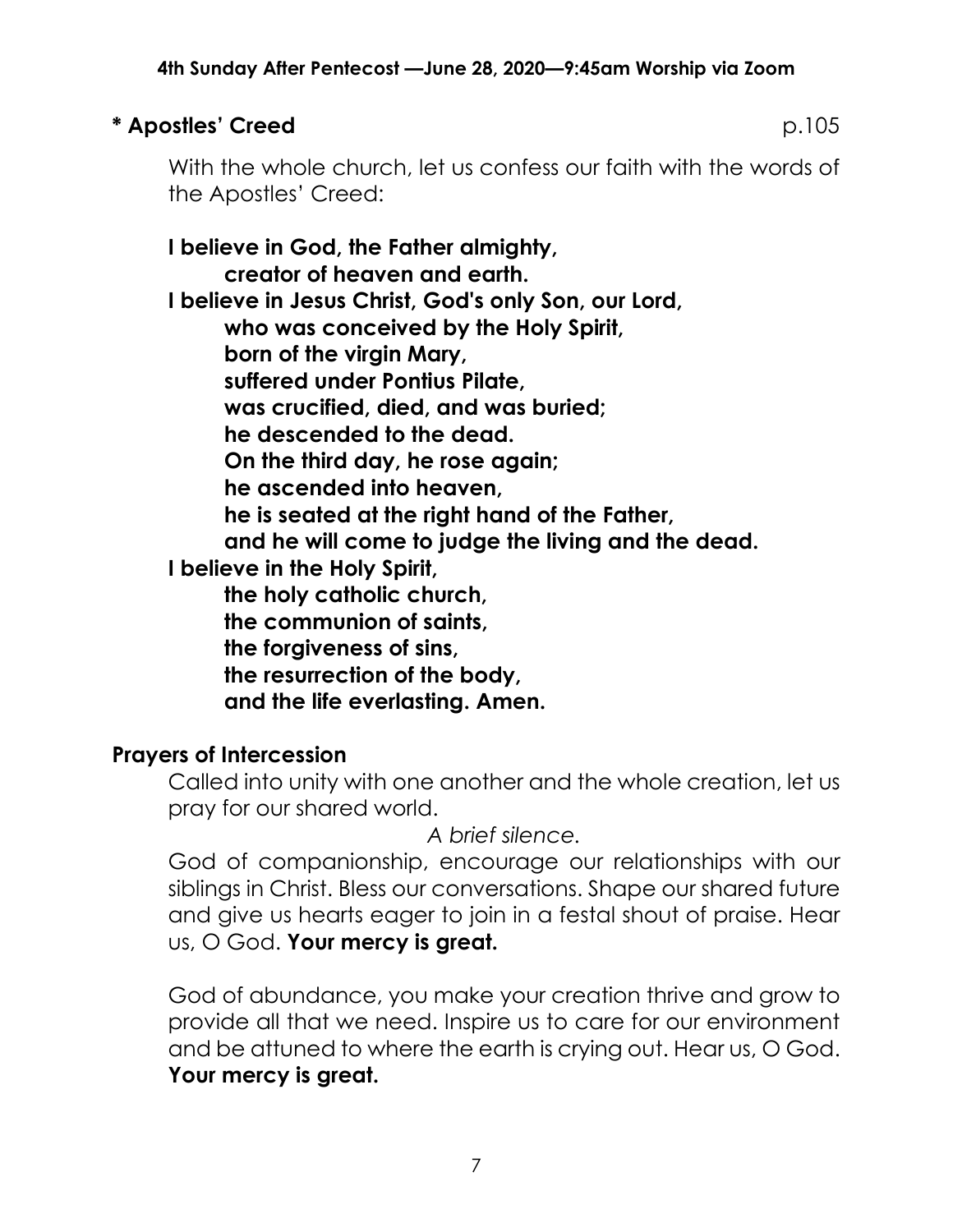### **4th Sunday After Pentecost —June 28, 2020—9:45am Worship via Zoom**

God of mercy, your grace is poured out for all. Inspire authorities, judges, and politicians to act with compassion. Teach us to overcome fear with hope, meet hate with love, and welcome one another as we would welcome you. Hear us, O God. **Your mercy is great.**

God of care, accompany all who are in deepest need. Comfort those who are sick, lonely, or abandoned, especially those listed on our prayer list and those we name now aloud or silently *(pause for names to be shared)*. Strengthen those who are in prison or awaiting trial. Renew the spirits of all who call upon you. Hear us, O God. **Your mercy is great.**

God of love, you gather in your embrace all who have died. Keep us steadfast in our faith and renew our trust in your promise. Hear us, O God. **Your mercy is great.**

Receive these prayers, O God, and those too deep for words; through Jesus Christ our Lord. **Amen.**

### **Peace**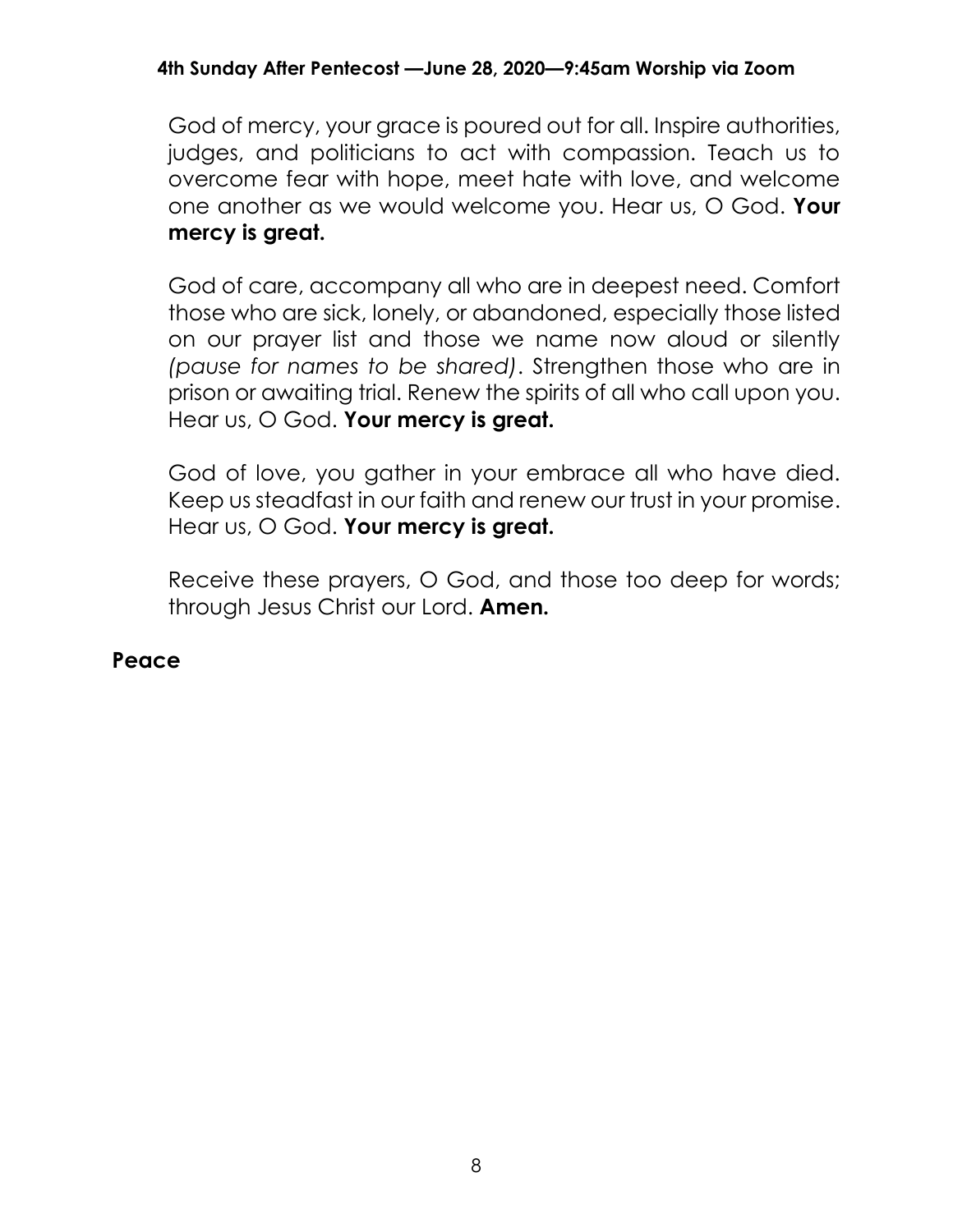# *+ Thanksgiving+*

## **Offering**

*While we are not gathering together in person, please continue to support the mission of the church as you are able. Electronic donations can be made at [https://tithe.ly/give\\_new/www/#/tithely/give-one-time/475611.](https://tithe.ly/give_new/www/#/tithely/give-one-time/475611) Checks can be also be sent to church: 521 Providence Rd, Chesapeake, VA 23325*

# **Offering Prayer**

God of goodness and growth, all creation is yours, and your faithfulness is as firm as the heavens. Water and word, wine and bread: these are signs of your abundant grace. Nourish us through these gifts, that we might proclaim your steadfast love in our communities and in the world, through Jesus Christ, our strength and our song. **Amen.**

# **Thanksgiving for the Word**

Praise and thanks to you, holy God, for by your Word you made all things: you spoke light into darkness, called forth beauty from chaos, and brought life into being. For your Word of life, O God, **we give you thanks and praise.**

By your Word you called your people Israel to tell of your wonderful gifts: freedom from captivity, water on the desert journey, a pathway home from exile, wisdom for life with you. For your Word of life, O God, **we give you thanks and praise.**

Through Jesus, your Word made flesh, you speak to us and call us to witness: forgiveness through the cross, life to those entombed by death, the way of your self-giving love. For your Word of life, O God, **we give you thanks and praise.**

Send your Spirit of truth, O God; rekindle your gifts within us: Send your Spirit of truth, O God; rekindle your gifts within us: renew our faith, increase our hope, and deepen our love, for the sake of a